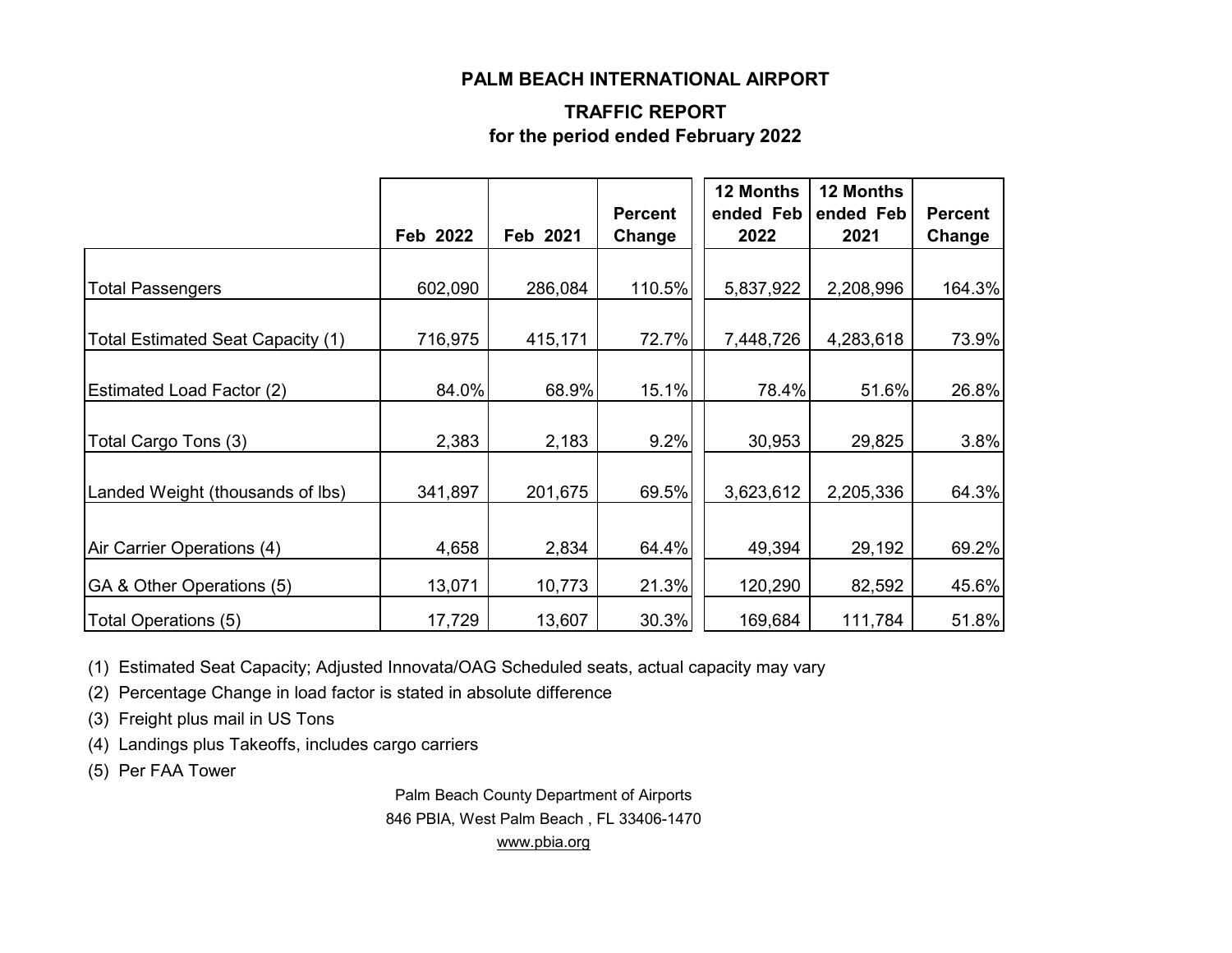## **PALM BEACH INTERNATIONAL AIRPORT**

# **ENPLANEMENT TRAFFIC REPORT for the period ended February 2022**

## **Airline Percentage of Market**

|                                  |            |          | <b>12 Months ended</b> |         |  |
|----------------------------------|------------|----------|------------------------|---------|--|
|                                  | Feb 2022   |          | Feb 2022               |         |  |
|                                  | Enplaned   | Market   | Enplaned               | Market  |  |
|                                  | Passengers | Share    | Passengers             | Share   |  |
| <b>Total Enplaned Passengers</b> | 291,203    | 100.00%  | 2,907,908              | 100.00% |  |
| JetBlue Airways                  | 79,332     | 27.24%   | 727,230                | 25.01%  |  |
| <b>Delta Air Lines</b>           | 62,000     | 21.29%   | 633,638                | 21.79%  |  |
| <b>American Airlines</b>         | 56,522     | 19.41%   | 649,823                | 22.35%  |  |
| United                           | 39,419     | 13.54%   | 413,030                | 14.20%  |  |
| <b>Frontier Airlines</b>         | 20,524     | 7.05%    | 133,997                | 4.61%   |  |
| <b>Southwest Airlines</b>        | 18,861     | 6.48%    | 229,317                | 7.89%   |  |
| Allegiant Air, LLC               | 4,615      | 1.58%    | 56,325                 | 1.94%   |  |
| <b>Spirit Airlines</b>           | 3,601      | 1.24%    | 39,063                 | 1.34%   |  |
| Avelo Airlines Inc               | 2,568      | 0.88%    | 6,593                  | 0.23%   |  |
| Air Canada                       | 1,656      | 0.57%    | 4,962                  | 0.17%   |  |
| Sun Country, Inc. a Minnesota    | 1,220      | 0.42%    | 7,211                  | 0.25%   |  |
| Breeze Aviation Group, Inc.      | 448        | 0.15%    | 448                    | 0.02%   |  |
| <b>Bahamasair</b>                | 437        | 0.15%    | 5,601                  | 0.19%   |  |
| Swift Air                        |            | $0.00\%$ | 670                    | 0.02%   |  |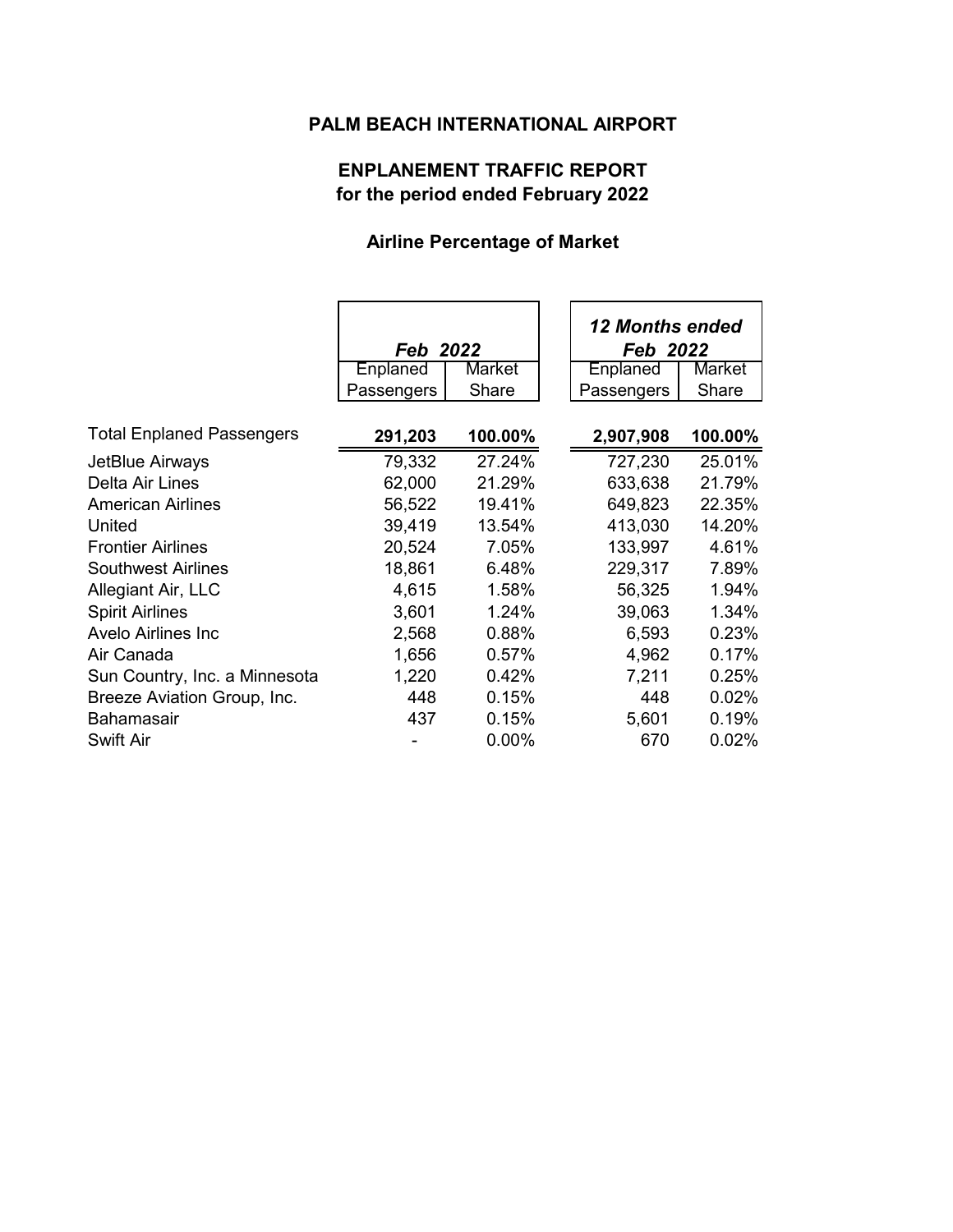## **PALM BEACH INTERNATIONAL AIRPORT**

# **TRAFFIC REPORT for the period ended February 2022**

# **Change in Enplanements by Airline**

|                                  | Feb 2022   | Feb 2021   | <b>Change in Month to</b><br><b>Month enplanements</b> |            |
|----------------------------------|------------|------------|--------------------------------------------------------|------------|
|                                  | Enplaned   | Enplaned   |                                                        | Percentage |
|                                  | Passengers | Passengers | Change                                                 | Change     |
| <b>Total Enplaned Passengers</b> | 291,203    | 139,894    | 151,309                                                | 108.2%     |
| JetBlue Airways                  | 79,332     | 36,403     | 42,929                                                 | 117.9%     |
| Delta Air Lines                  | 62,000     | 28,748     | 33,252                                                 | 115.7%     |
| <b>American Airlines</b>         | 56,522     | 34,123     | 22,399                                                 | 65.6%      |
| United                           | 39,419     | 19,689     | 19,730                                                 | 100.2%     |
| <b>Frontier Airlines</b>         | 20,524     | 3,496      | 17,028                                                 | 487.1%     |
| <b>Southwest Airlines</b>        | 18,861     | 11,874     | 6,987                                                  | 58.8%      |
| Allegiant Air, LLC               | 4,615      | 2,430      | 2,185                                                  | 89.9%      |
| <b>Spirit Airlines</b>           | 3,601      | 2,868      | 733                                                    | 25.6%      |
| <b>Avelo Airlines Inc.</b>       | 2,568      |            | 2,568                                                  | n/a        |
| Air Canada                       | 1,656      |            | 1,656                                                  | n/a        |
| Sun Country, Inc. a Minnesota    | 1,220      | 118        | 1,102                                                  | 933.9%     |
| Breeze Aviation Group, Inc.      | 448        |            | 448                                                    | n/a        |
| Bahamasair                       | 437        | 145        | 292                                                    | 201.4%     |